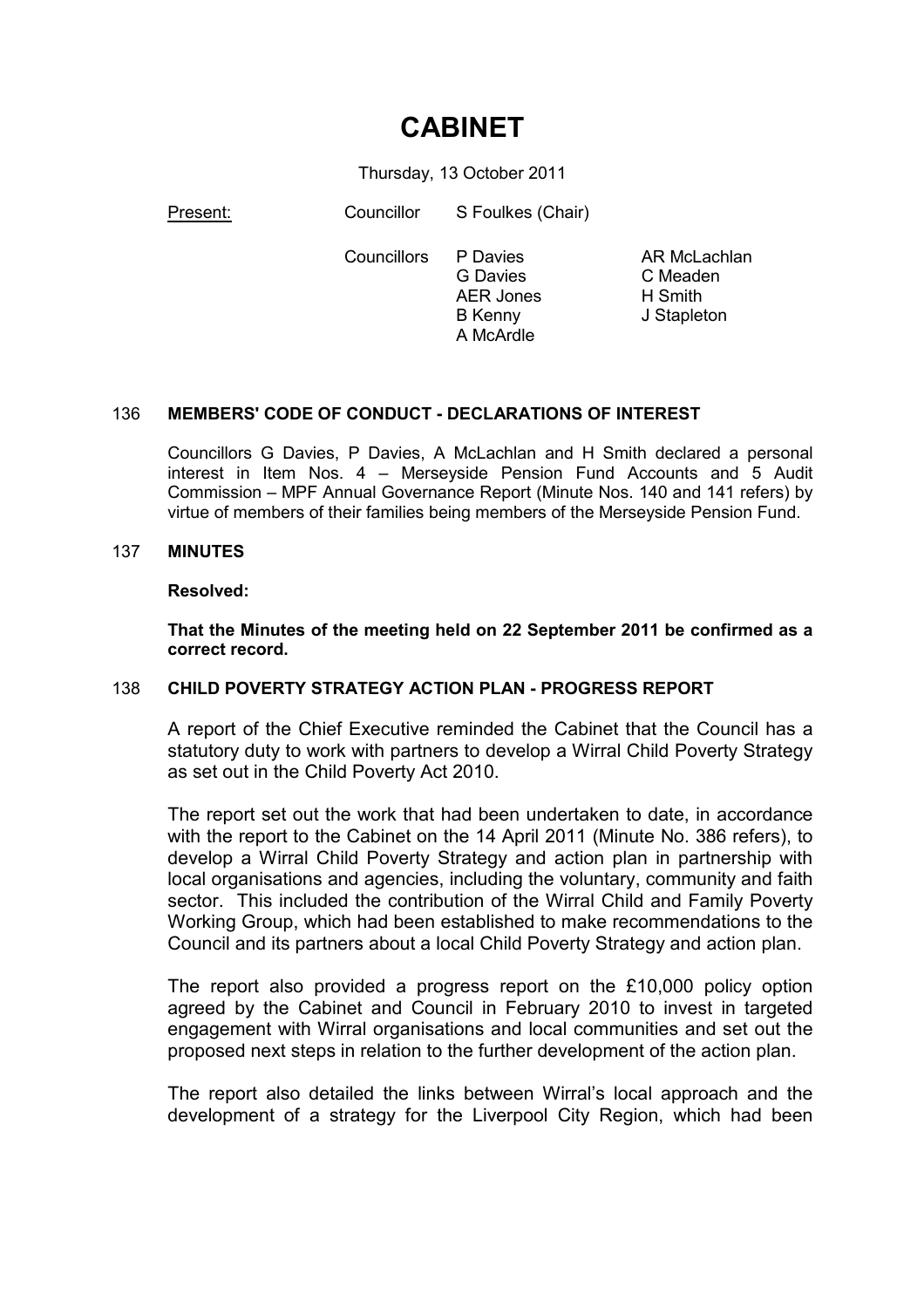shaped by the City Region Commission on Poverty and Life Chances, chaired by Frank Field MP.

The Cabinet noted that significant progress had been made and that this action list had involved the single most important piece of work the Council had seen for some time. Members made reference to the pockets of deprivation on Wirral and the associated housing problems and unemployment that was experienced. A corporate approach was needed to tackle these issues and reverse the trend. This was a budget priority and a key priority for the Council.

Consequently, Councillor A McLachlan moved the following Motion which was seconded by Councillor S Foulkes and carried unanimously.

- **(1) Cabinet recognises that the issue of Child Poverty is an extremely important one and welcomes this Child Poverty Strategy Action Plan as a major move forward in tackling Child Poverty on Wirral;**
- **(2) Cabinet recognises the extreme urgency of this matter in the light of the report just published by the independent Institute for Fiscal Studies which shows that the next two years will be dominated by a large decline in incomes, pushing an extra 600,000 children across the country into absolute poverty by 2012/13 and indicating that the consequences of the actions taken by this government means that the targets originally set in 2010 could be missed by up to 23%;**
- **(3) Cabinet believes that Wirral's economic position will make it especially vulnerable to increases in child poverty at a time of recession; and**
- **(4) Cabinet therefore agrees the recommendations in the report and set out below ((a) to (d)), thanks all those involved for the hard work undertaken so far, and resolves to make sure that all Council strategies and plans are properly amended to include this as a major priority for the Council, with subsequent referral to the Council as appropriate:** 
	- **(a) the Cabinet notes the progress that has been made to date in relation to the development of a child and family poverty strategy for Wirral, including the excellent contribution of the Wirral Child and Family Poverty Working Group, and approves the draft strategy and initial action plan at Appendix 1 to the report;**
	- **(b) the Cabinet authorises the Chief Executive to undertake further consultation on the draft strategy and prepare a final version for approval and adoption by the Council and partners;**
	- **(c) the Cabinet authorises the Chief Executive (and any other officer nominated by him) to undertake any other steps and action incidental and conducive to finalising the strategy and**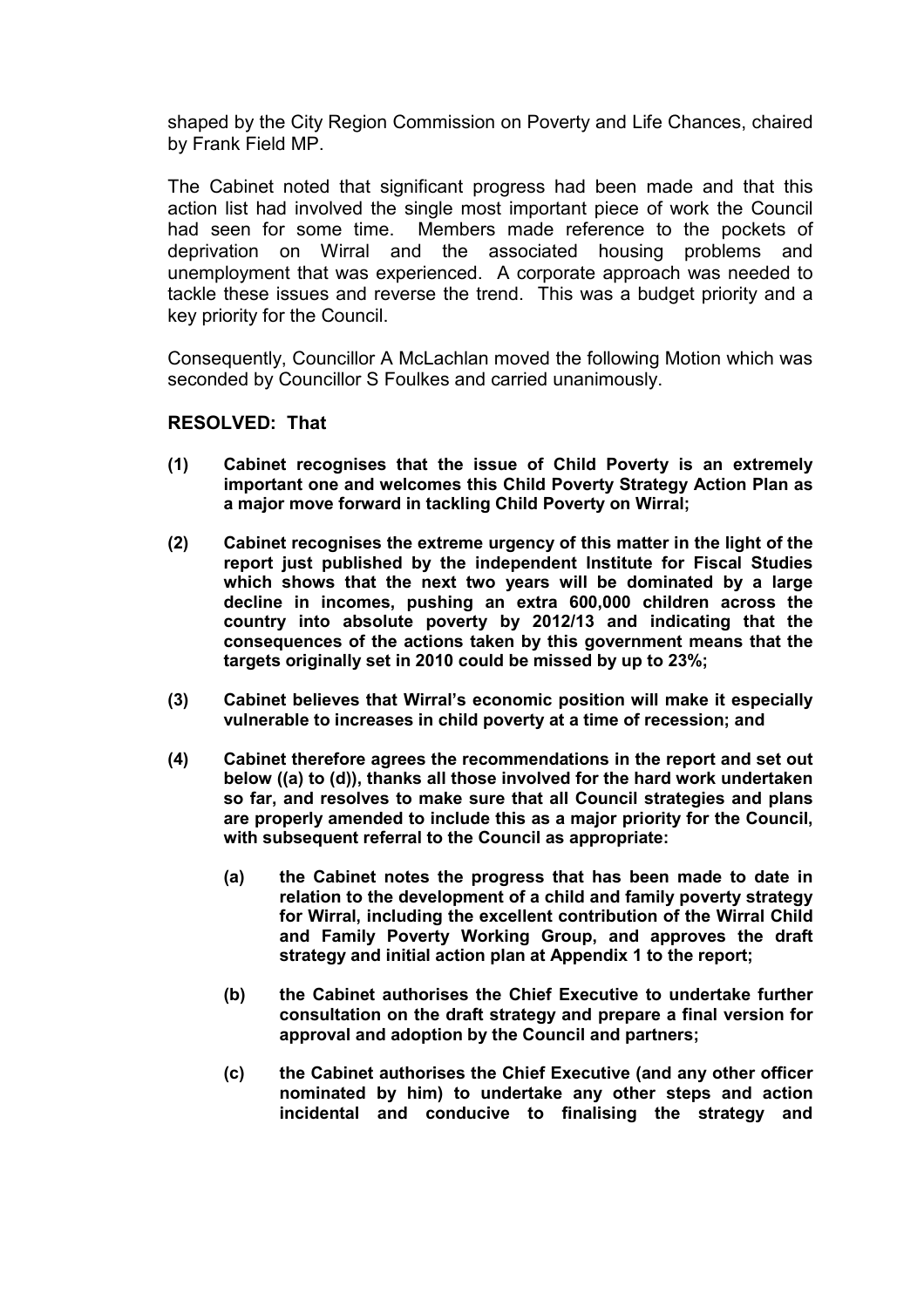**progressing the action plan, including working with relevant partners and stakeholders as considered necessary and appropriate; and** 

**(d) the Cabinet agrees that the Wirral Child and Family Poverty Working Group should continue to meet to oversee the further development of the strategy.** 

# 139 **BUSINESS CONSULTANCY SERVICES**

A report of the Director of Finance sought the Cabinet's approval to join a Merseyside collaborative contract with Matrix SCM for the provision of business consultancy services.

The contract incentivised the provider to approach the market on behalf of Councils who were party to it to obtain the best deal in terms of quality and price. Payment would only be made to the provider if they were able to return a saving to the Council. Based on current expenditure on consultancy services savings were estimated to be in the region of £200,000 per year. These were built in to the procurement strategy which had an aggregate target to deliver £2.7 million savings in 2011-12. Progress against this target was reported elsewhere on the agenda.

# **RESOLVED: That**

- **(1) the Authority become a party to the Merseyside collaborative contract with Matrix SCM for the provision of business consultancy services; and**
- **(2) this contract be the sole contract for the primary engagement of consultants by the Council.**

# 140 **MERSEYSIDE PENSION FUND ACCOUNTS**

A report of the Director of Finance presented the Cabinet with the audited Statement of Accounts of Merseyside Pension Fund 2010/2011 and responded to the Draft Annual Governance Report (AGR) from the Audit Commission.

# **RESOLVED:**

# **That the Statement of Accounts for 2010/11 and the Annual Governance Report be noted.**

# 141 **AUDIT COMMISSION - MPF ANNUAL GOVERNANCE REPORT**

The Cabinet received the Annual Governance Report of the Audit Commission which summarised the findings of the 2010/2011 audit of Merseyside Pension Fund. It was noted that, subject to satisfactory completion of outstanding matters, the District Auditor planned to issue an unqualified opinion on the Merseyside Pension Fund accounts. She had identified two material errors in the accounts, the omission of a Net Assets Statement as at 1 April 2009, and a mis-classification of £273m pooled investments as equity. The Pension Fund had agreed to amend the accounts for both of these items. The District Auditor had also identified a small number of other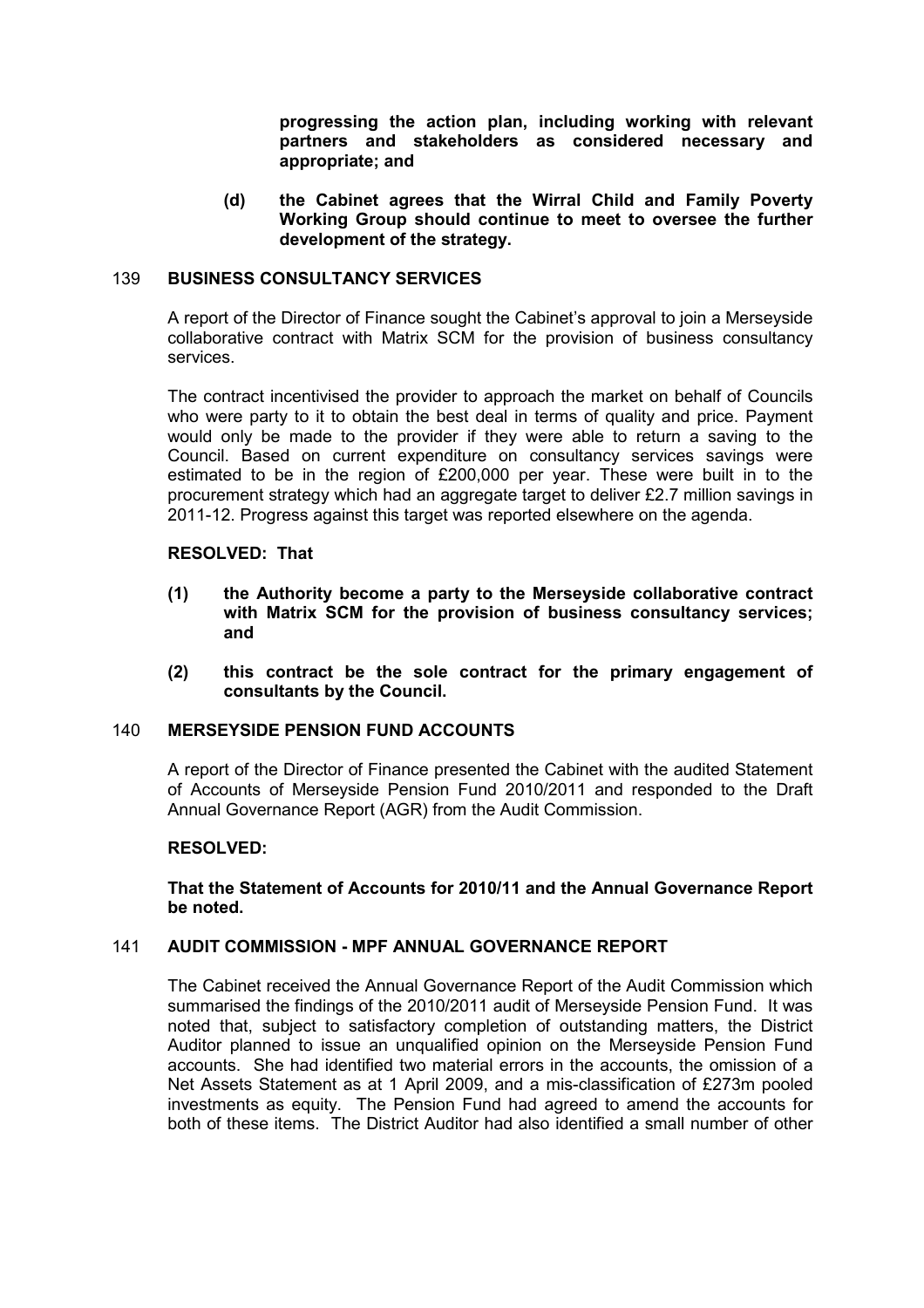disclosure errors and one non-trivial accounting error, all of which the Pension Fund had agreed to amend.

The Director of Finance reported that the Audit and Risk Management had gone through this report in detail at its last meeting on 28 September 2011 and he had no issues to draw to Members' attention.

Councillor S Foulkes drew attention to the best practice adopted by the Merseyside Pension Fund; the Council's Corporate Governance inadequacies identified in the recently published independent consultant's report and asked if there was any opportunity for cross skilling. The Director of Finance informed that the Merseyside Pension Fund was a division of his Department and a single service operator which made it easier for it to deliver governance than a multi service organisation and that no particular skills were needed. However, vigorous Member training was provided as part of a national training package that was complied with by Pension Fund Trustees and this may account for the greater understanding of governance shown by the Merseyside Pension Fund.

# **RESOLVED:**

# **That the report be endorsed.**

# 142 **STATEMENT OF ACCOUNTS 2010-11**

A report of the Director of Finance noted that the Council's Constitution allocated responsibility for the approval of the Statement of Accounts to the Audit and Risk Management Committee. The Statement for 2010/11 had been published on 4 July 2011 and was then subject to audit. The District Auditor had presented her findings within the Annual Governance Report (AGR) together with additional updates to the Audit and Risk Management Committee on 28 September 2011.

The Statement of Accounts included the Merseyside Pension Fund (MPF) accounts as the Council was the Administering Authority for MPF. As MPF received a separate Annual Governance Report this had been considered by the Pensions Committee on 19 September 2011 and the Audit and Risk Management Committee on 28 September 2011 as part of approving the Accounts.

It was noted that there had been some technical alterations made to the Statement of Accounts which had meant that the Council had only just managed to meet the timescale laid down for submission. It was also noted that this year, for the first time, the accounts had been prepared in accordance with national reporting standards and this had been a learning curve. Next year, with this experience behind them, officers would be in a better position to carry out the work required and meet the deadline. The District Auditor had commented on resources required to close accounts and the Council would be acting on this advice and may put additional resources in to ensure future deadlines were met.

# **RESOLVED:**

**That the Statement of Accounts for 2010/11 and the Annual Governance Report be noted.**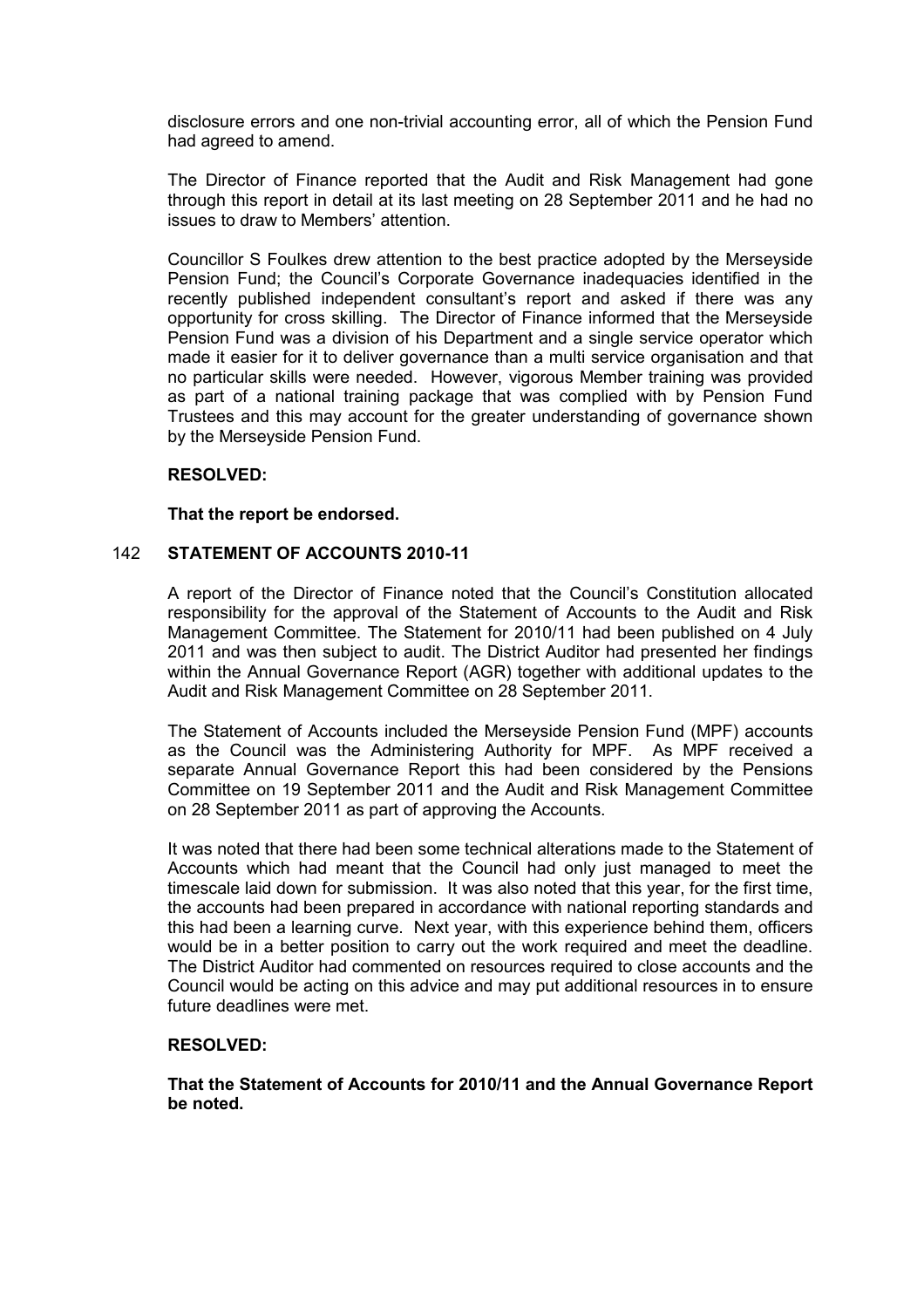# 143 **AUDIT COMMISSION - ANNUAL GOVERNANCE REPORT**

The Director of Finance presented the Cabinet with the Annual Governance Report. The report summarised the findings from the 2010/11 audit which was substantially complete. It included the messages arising from the audit of the financial statements and the results of the work the District Auditor had undertaken to assess the Council's arrangements to secure value for money in its use of resources.

The Cabinet noted that the District Auditor had issued a qualified Value for Money statement. The Cabinet also noted that at page 21 of the Director's report the District Auditor had stated in respect of the HESPE contract, which had been in operation for the last two and a half years, the Council was not able to provide information on activity and performance to determine whether it was receiving better value for the money spent. The District Auditor intended to bring a detailed report concerning this to the next meeting of the Audit and Risk Management Committee on 29 November 2011.

Councillor S Foulkes moved the following Motion which was seconded by Councillor P Davies and carried unanimously.

# **RESOLVED: That**

- **(1) Cabinet thanks the Auditor for preparing the report and expresses its grave concern that the Auditor found it necessary to qualify the Value for Money statement;**
- **(2) Cabinet believes that the failings in Corporate Governance identified in the Anna Klonowski report are a major factor behind this qualification and recognises that the special Cabinet Committee on Corporate Governance will be seeking to redress this;**
- **(3) Cabinet believes however that specific attention should be paid to the issues drawn out as a reason for qualification and asks the Chief Executive to launch an immediate investigation into how these failings occurred and how they can be remedied for the future, and report back to Cabinet as soon as his investigation is completed;**
- **(4) in the light of its implications for the letting of contracts across the Council, Cabinet expresses particular concern about the qualification arising from the Council's inability to determine Value for Money on the HESPE contract and the statement that "the Council is not able to provide information on activity and performance to determine whether it is securing better value for the money spent."; and**
- **(5) Cabinet asks the Chief Executive to address this matter urgently.**

# 144 **ANNUAL GOVERNANCE STATEMENT 2010-11**

A report of the Director of Finance informed the Cabinet that the preparation and publication of an Annual Governance Statement (AGS) was necessary to meet the statutory requirement which were set out in the Accounts and Audit Regulations 2003 (amended 2006 and 2011).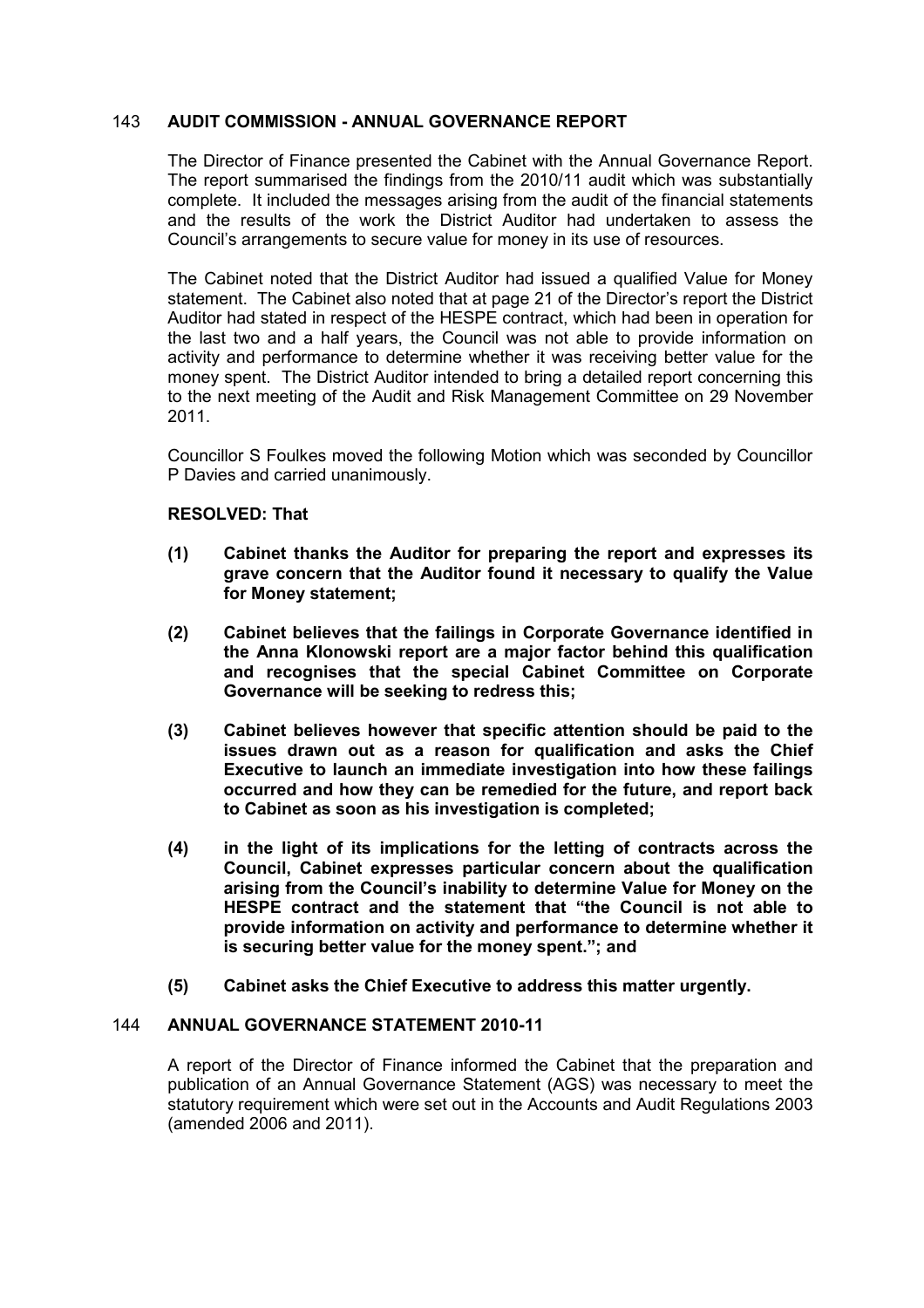The report explained the requirement for the Council to produce the AGS declaring the degree to which it met the Governance Framework.

The Cabinet had considered a draft AGS on 14 April 2011 (Minute No. 373 refers). The AGS had been revised to provide further information. The revised statement had been approved by the Audit and Risk Management Committee on 28 September 2011, subject to issues raised by the District Auditor.

# **RESOLVED:**

**That the AGS for 2010/11 be agreed.** 

# 145 **MEDIUM TERM FINANCIAL STRATEGY 2012-15**

A report of the Director of Finance included the annual update of the Medium Term Financial Strategy, the most recent of which had been agreed by the Cabinet on 4 November 2010 (Minute No. 199 refers). The aim was to give the Cabinet a strategic overview highlighting the significant issues to be considered for use in financial planning and informing future priorities. It had been refined to reflect recent information from the Government and the revised Corporate Plan agreed in March 2011.

Councillor S Foulkes made reference to the recent Conservative Party Conference where the Chancellor of the Exchequer, George Osborne had announced that Council tax was to be frozen again next year as the Government tried to show it understood the mounting pressures on family budgets. Mr Osborne had said he would spend more than £800million to enable local authorities to avoid painful increases and requested some detail on how the Council would deal with this.

#### **RESOLVED: That**

# **(1) the Medium Term Financial Strategy be approved; and**

# **(2) regular updates of the Budget Projections be reported to the Cabinet and to the Council Excellence Overview and Scrutiny Committee.**

# 146 **CAPITAL STRATEGY 2012-15**

A report of the Director of Finance included the annual update of the Capital Strategy which had last been agreed by the Cabinet on 4 November 2010 (Minute No. 200 refers). There were only minor revisions to the Strategy which aimed to provide a framework with which to support planning considerations for the medium term. The Cabinet was asked to review the criteria used for prioritising the Capital Programme.

- **(1) the Capital Strategy be approved; and**
- **(2) the criteria for prioritising the Capital Programme be agreed.**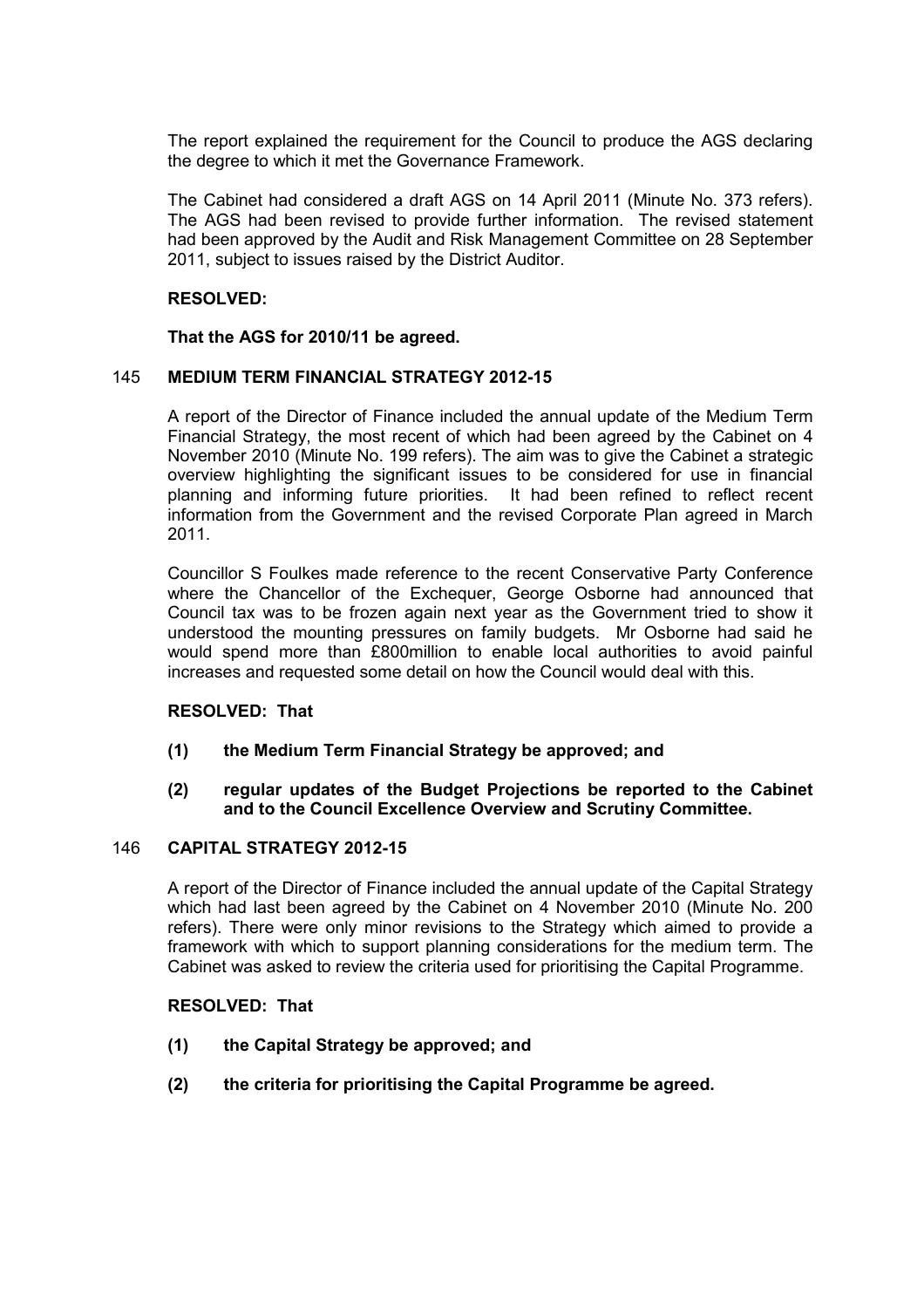# 147 **INFORMATION AND COMMUNICATION TECHNOLOGIES (ICT) STRATEGY 2011-14**

A report of the Director of Finance presented the Cabinet with an update of the rolling three year Information and Communication Technologies (ICT) Strategy. The Strategy would be continuously reviewed and the updated document would be returned to Cabinet periodically. The ICT Strategy supported the Council in the delivery of corporate priorities. IT Services' commitment to save £1.7m over four years from 2011/12 following the 'ICT Strategic Review' was within the strategy.

# **RESOLVED:**

**That the Information and Communication Technologies Strategy 2011- 2014 be approved.** 

## 148 **INFORMATION AND COMMUNICATION TECHNOLOGIES SECURITY POLICY**

A report of the Director of Finance informed the Cabinet of the proposed amendments to the Information and Communication Technologies (ICT) Security Policy that was last presented to Cabinet on 2 September 2010 (Minute No. 115 refers).

The Cabinet was requested to agree the Information and Communications Technology Security Policy as amended.

# **RESOLVED:**

**That the amended ICT Security Policy be agreed.** 

# 149 **RISK MANAGEMENT STRATEGY AND THE MANAGEMENT OF RISK AND OPPORTUNITY**

A report of the Director of Finance informed the Cabinet that the Risk Management Strategy had last been updated on 25 November 2010 (Minute No. 231 refers) and that it was reviewed annually. Whilst there were minor changes to the Strategy the report recommended that a more tailored and embedded approach to the management of risk, strategically and operationally, was needed if the Council was to meet the challenges and take advantage of the opportunities both internally and in the wider environment. It proposed the creation of a new framework and processes to support the new approach.

- **(1) the retention of the existing Risk Management Strategy be approved;**
- **(2) the Cabinet supports the development of a new corporate approach to the management of uncertainty and agrees that the action plan set out in the Appendix to the report be incorporated within the Risk Management Strategy; and**
- **(3) detailed proposals for the new framework and processes be presented to a future meeting of the Cabinet for consideration.**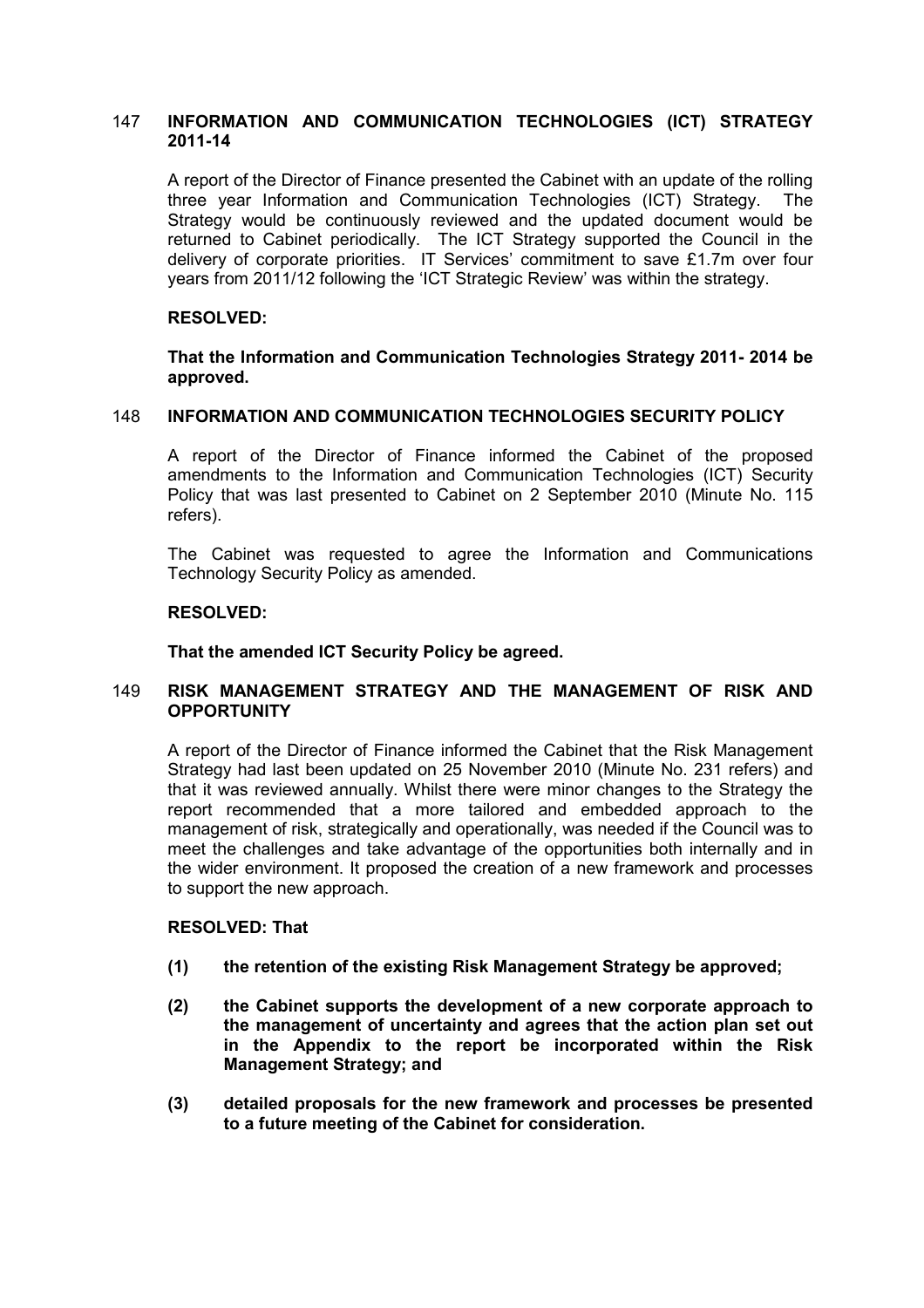# 150 **CORPORATE RISK REGISTER**

A report of the Director of Finance summarised the process to be followed in undertaking the recent review of the Corporate Risk Register. The updated draft Register agreed by the Executive Team was appended to the report.

# **RESOLVED: That**

**(1) the draft Corporate Risk Register be approved; and** 

# **(2) the monitoring of the corporate risks continue to be included within the quarterly Performance and Financial Review reports to the Cabinet.**

# 151 **ALLOCATION OF RE-PROVISION / RESTRUCTURING COSTS**

A report of the Director of Finance informed the Cabinet that as part of the Council Budget 2011/12, £2 million of the Efficiency Investment Fund had been set aside to meet any re-provision and restructuring costs following the Early Voluntary Retirement/Voluntary Severance (EVR/VS) Scheme. The Cabinet was now recommended to allocate funding to Departmental budgets.

#### **RESOLVED:**

**That the sum of £1,802,000 be transferred from the Efficiency Investment Fund to Departmental Budgets.** 

#### 152 **CAPITALISATION OF STATUTORY REDUNDANCY PAYMENTS**

A report of the Director of Finance informed the Cabinet that the Department for Communities and Local Government (DCLG) had given the Council permission to treat statutory redundancy payments as capital spend, rather than revenue spend, in 2011/12. There were a number of conditions attached to this permission and the Council had to reply by 7 October 2011 accepting them and the amount to be capitalised.

In making use of this permission the Council needed to approve a variation in the Capital Programme for 2011/12.

Members wanted to avoid compulsory redundancies and informed that they wanted to hold serious talks with the Trade Unions on how the Council would be run. They also reported that the original Severance Scheme pre-November 2010 had been reinstated by the Employment and Appointments Committee at its Special meeting earlier that evening

#### **RESOLVED: That**

**(1) the DCLG be advised that the Council will utilise the permission to treat as capital £4 million of revenue expenditure in 2011/12;**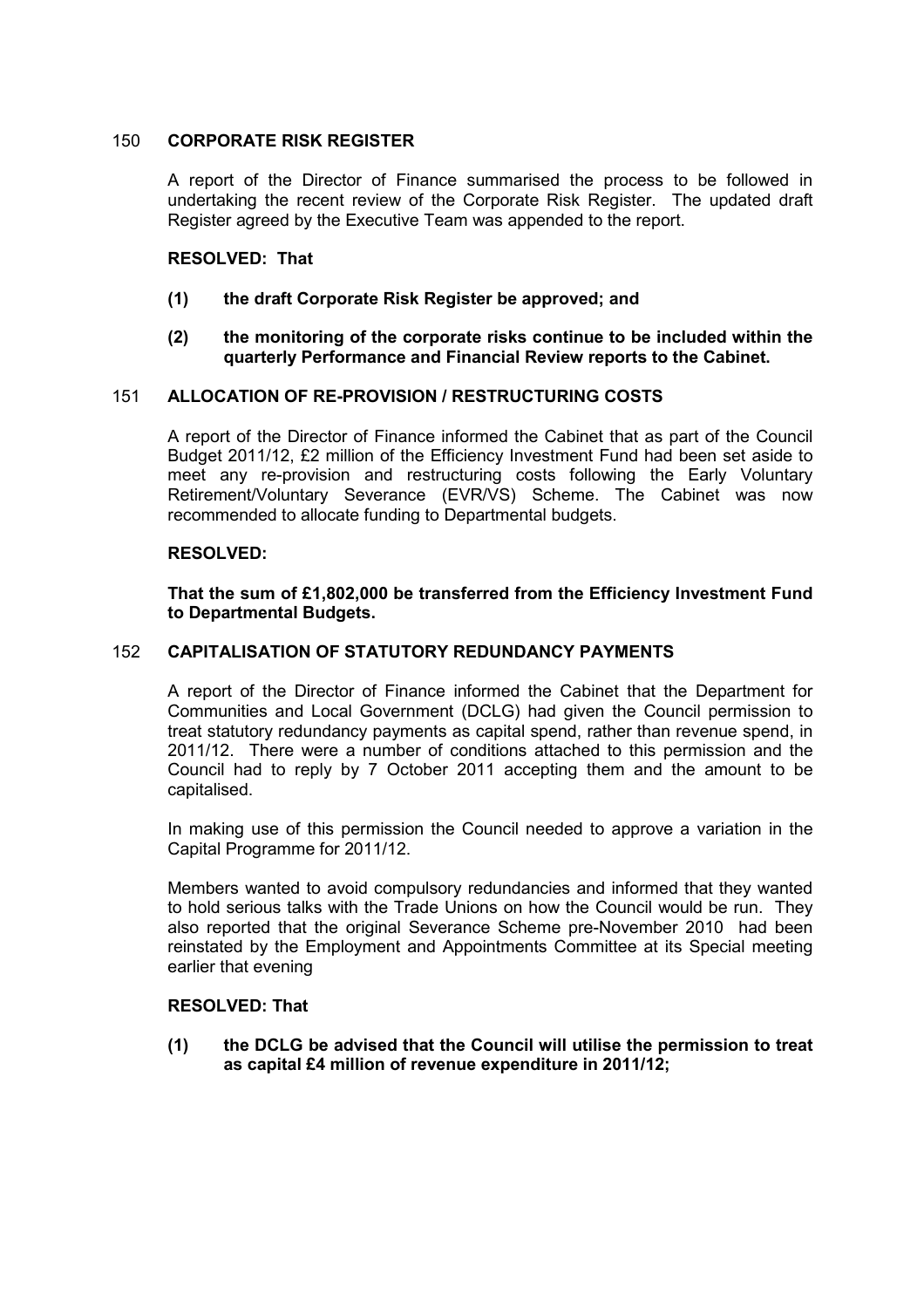- **(2) the Capital Programme be increased for the Finance Department by £3 million and for the Children and Young Peoples Department by £1 million and that this be referred to Council; and**
- **(3) the release of £3 million from the provision for the Early Voluntary Retirement/Voluntary Severance Scheme costs to balances be agreed.**

## 153 **LOCAL GOVERNMENT RESOURCE REVIEW BUSINESS RATES REFORM**

A report by the Director of Finance informed that the Local Government Resource Review had been launched by the Government on 17 March 2011. The central issue was the repatriation of business rates whereby local councils kept their local business taxes with grant dependence scaled back except where it was needed to protect the interests of taxpayers. The intention was to set an initial baseline and local authorities whose business rates income was higher than this would pay the difference to the Government by way of a tariff. Those whose income was less than the baseline would receive the balance in the form of a top up.

Reports presented to the Cabinet meetings on 14 April 2011 and 22 September 2011 had outlined the basic proposals The latest consultation set out the proposed core components for a business rates retention system. In addition it set out how Tax Incremental Financing would operate within the system. It further outlined how the proposals interacted with the wider Government initiatives to promote growth, including the New Homes Bonus.

In addition to the core proposals there were a further eight technical papers to which councils could respond. These provided further details on the topics covered in the core consultation and a brief summary of them was included in the report. Appendix 1 to the report contained a proposed response to the core consultation but not the technical aspects which purely informed the overall response.

Councillor S Foulkes raised concerns about Business Rates reform proposals and informed that this matter had been raised at the meeting to discuss Wirral's financial situation with the with Under Secretary of State for Communities and Local Government Bob Neill on 6 September 2011.

The Director of Finance reported that discussions were still ongoing between the Council, the Liverpool City Region and the Special Interest Group of Metropolitan Authorities (SIGOMA) on a number of technical issues which must be concluded by 24 October 2011 and the outcome would be taken into account before the Council's consultation response was finalised.

Councillor H Smith made representations to the Director of Finance in respect of his reports not containing a paragraph on Financial Implications and requested that he ensure that his reports did include this information in future.

- **(1) the response to the core consultation be agreed; and**
- **(2) any final amendments be agreed by the Director of Finance in consultation with the Leader of the Council and the Party Leaders.**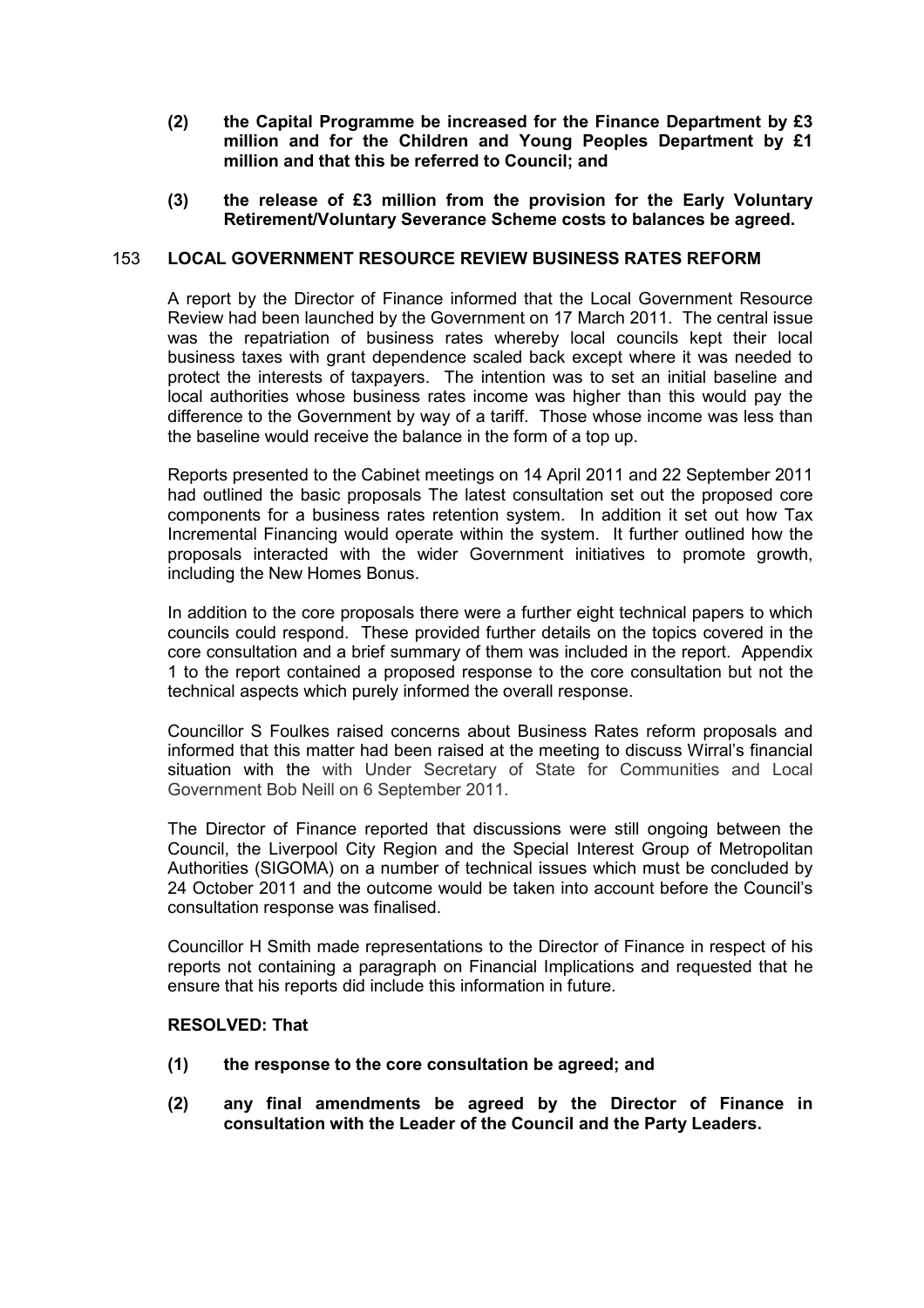# 154 **SINGLE FRAUD INVESTIGATION SERVICE**

A report of the Director of Finance informed the Cabinet that currently benefits fraud prevention and detection was undertaken by Local Authorities for Housing and Council Tax Benefits along with the Department for Work and Pensions (DWP) and HMRC. The report detailed the current situation, the Department for Work and Pensions proposals to better harmonise this work from 2013 and recommended that Wirral supports the favoured DWP option of retaining the Council Fraud staff working directly in the Council but adhering to the Single Fraud Investigation Service proposed powers, policies, processes and priorities.

DWP had identified four options for LA staff joining SFIS. The first two related to LA staff remaining LA employees, while the second two relate to LA staff becoming employees of DWP.

**Option 1.** LA staff remain employed by LAs, but operate under SFIS powers, policies, processes and priorities. This brings LA investigation staff into SFIS under a procedural change. By leaving employment and location unchanged this option would allow LAs the flexibility to redeploy resources to meet other LA priorities if required.

**Option 2.** LA staff remain employed by LAs and remain situated in LAs but are seconded to the DWP. This option means all LA investigation staff are under formal secondment to DWP and operate under SFIS powers, policies, processes and priorities. This brings LA investigation staff into SFIS under both management and procedural changes. This option would allow LAs a limited degree of flexibility to recall and redeploy resources to meet other LA priorities, under the terms of a secondment agreement.

**Option 3**. LA staff become DWP employees but deliver investigation locally from LA offices. This option means all LA investigation staff become DWP employees and operate under SFIS powers, policies, processes and priorities but do not move physically. This brings LA investigation staff into SFIS under both management and procedural changes.

**Option 4**. LA staff become part of the DWP working within DWP offices as DWP employees and operate under SFIS powers, policies, processes and priorities. This brings LA investigation staff into SFIS under both management and procedural changes.

# **RESOLVED:**

**That Option 1 that will see Local Authority staff remain employed by each Local Authority and operate under the Single Fraud Investigation Service powers, policies, processes and priorities be supported.**

# 155 **REPORT TO THE CORPORATE GOVERNANCE CABINET COMMITTEE: INDEPENDENT REVIEW**

The Chief Executive presented the Cabinet with the proposed initial report for consideration at the first meeting of the Cabinet Corporate Governance Committee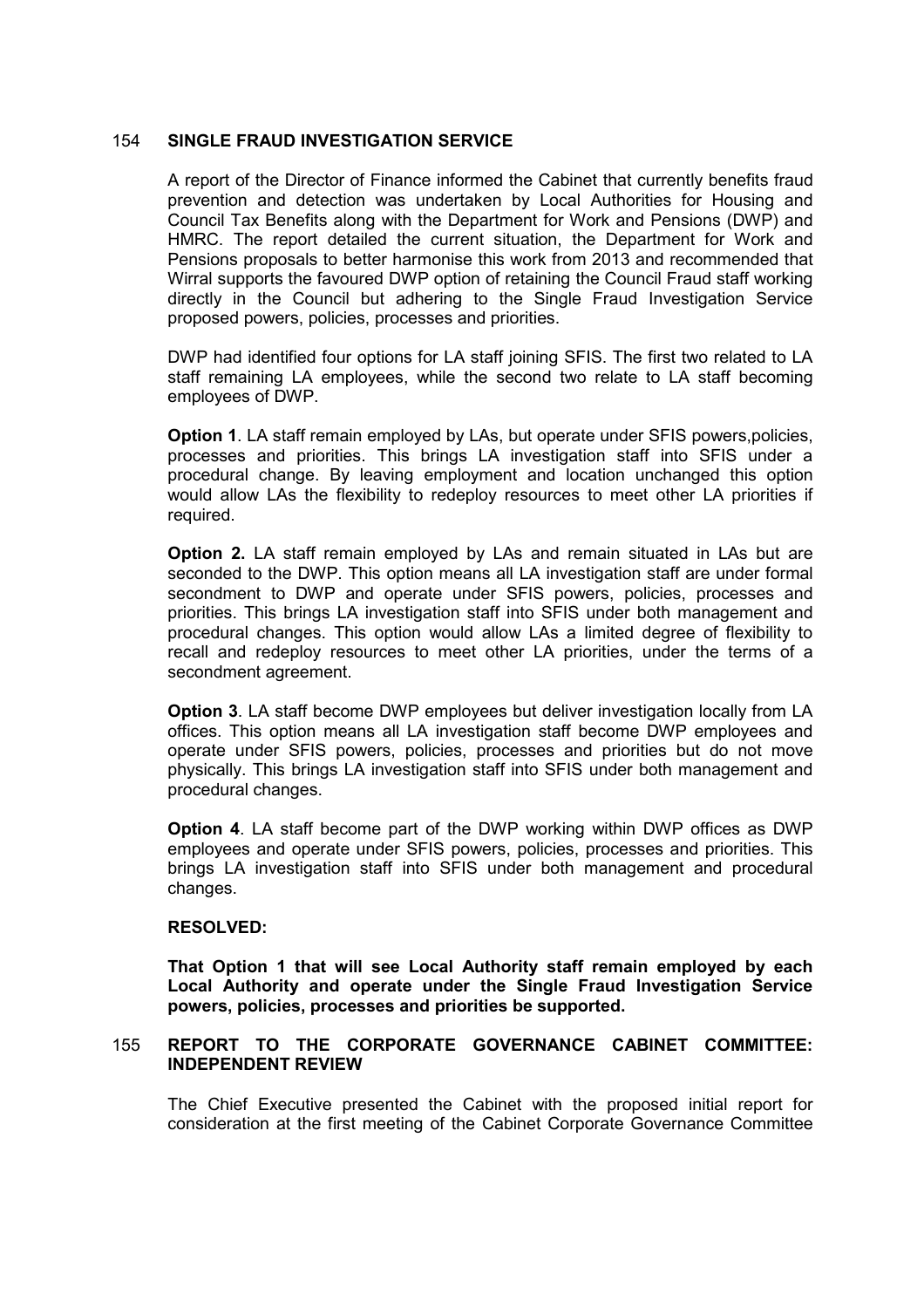which had been established by the Cabinet at its meeting on 22 September 2011 (Minute No. 116 refers) to drive forward the changes that needed to be made both in the way the Council was managed and in respect of the culture of its employees.

The Chief Executive drew attention to paragraph 4.4.5 d) of the report which referred to HESPE and posed the question of how did the Council find itself in the position where the Audit Commission qualified its value for money achievements? The Chief Executive pointed out that as the Cabinet was already aware from the Audit Commission's Annual Governance Report (Minute No. 143 refers), the District Auditor had issued a qualified opinion that drew attention to weaknesses identified in the arrangements for securing value for money in respect of the HESPE contract and other governance and internal control issues arising from whistleblowing issues and from the recording and control of assets.

Councillor S Foulkes informed that he would be proposing, in an Amendment at the Council meeting on 17 October 2011, to co-opt the Leaders of the other two Political Groups onto this new Corporate Governance Committee as non voting Members. The Committee's aim was to agree an appropriate way forward so that resources could then be focused to bring about improvements to the organisation. considered that an all party approach was required to address the democratic process within the Council. He then moved the following Motion which was seconded by Councillor P Davies and carried unanimously.

# **RESOLVED: That**

- **(1) Cabinet welcomes this initial report to go for consideration to the first meeting of the Cabinet Committee on Corporate Governance;**
- **(2) in the light of the high level of work required to turn the Council round in the short timescale available before the end of March, and the urgency of getting things right, as evidenced by the Auditor's Annual Governance Statement tonight, Cabinet asks that a date is set as quickly as possible for this first meeting, to take place if possible midway between this Cabinet meeting and the following one, in order to set up a sensible referral and reporting cycle for the future.**
- **(3) Cabinet welcomes the opportunity for the three parties to work together in the best interests of the Council and the people of Wirral;**
- **(4) Cabinet notes that the report on Performance Management was referred at the last Cabinet to the Cabinet Committee for detailed consideration and expresses concern that training appears to have started, or be about to start, on a scheme that has not yet been agreed; and**
- **(5) while Cabinet accepts the urgency of training senior officers in Performance Management, Cabinet requests the Chief Executive to delay any such training until there has been full input from the Cabinet Committee, which it is hoped will follow immediately on their first meeting, in order to avoid any confusion or requirements for re-training following further recommendations.**

#### 156 **PROCUREMENT STRATEGY**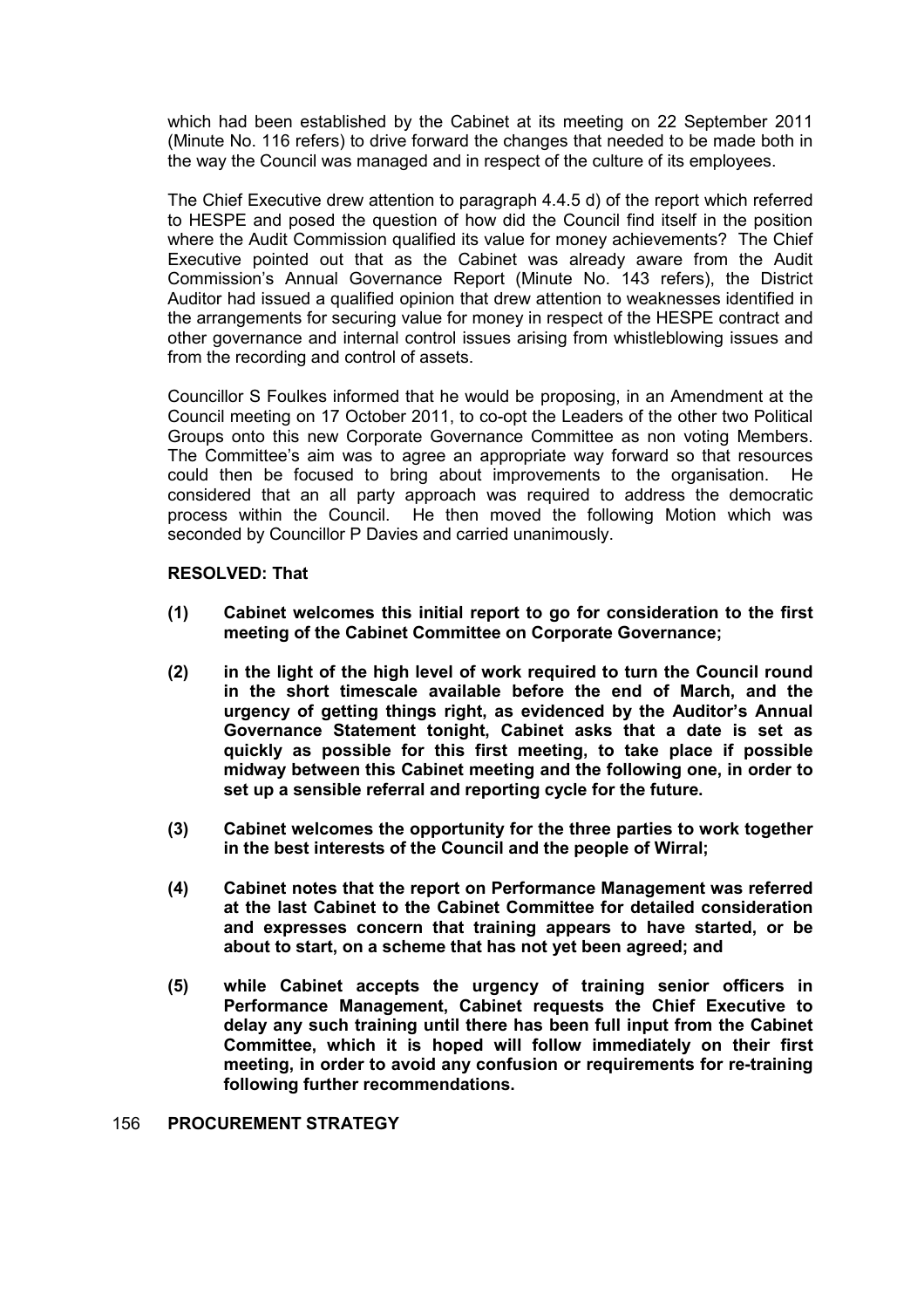A report of the Director of Finance updated the Cabinet on the Corporate Procurement Strategy.

The Strategy was an enabler of the procurement efficiency targets that had been agreed for 2011-12. These were reflected in the 2011-12 Budget as:-

- £2.0m from the annual procurement efficiency programme
- £0.5m from reviewing the top 50 contracts
- £0.2m from reviewing administrative support costs

It was noted that details of the projected savings for the 2012-13 Budget would be reported to a future meeting of the Cabinet.

# **RESOLVED:**

#### **That the Procurement Strategy be agreed.**

# 157 **CONTRACT FOR THE PROVISION OF MILK, BREAD AND MORNING GOODS**

A report of the Director of Finance sought the Cabinet's approval to the extension of a contract for the provision of milk, bread and morning goods to 31 August 2012. This was in order to coincide with a number of other contracts for the supply of catering services which expired in 2012. This would present an opportunity for the Council to make procurement savings through greater aggregation by contracting with one large supplier on a 'one-stop-shop' basis.

It was proposed that a full review of catering provision be undertaken in 2012 in accordance with the Commissioning and Procurement Strategies agreed by the Cabinet on 2 June 2011. (Minute No. 8 refers).

#### **RESOLVED: That**

- **(1) the contract for the provision of milk, bread and morning goods be extended to 31 August 2012; and**
- **(2) a Council-wide commissioning and procurement review of catering services be conducted.**

#### 158 **JOB EVALUATION**

A report by the Director of Law, HR and Asset Management sought approval from Cabinet to vary the current contract with HAY in order to implement stage four of Job Evaluation (JE) and secure Hay's support to develop a pay and grading structure.

By virtue of paragraph 3 of Part 1 of Schedule 12A of the Local Government Act 1972, the appendices to the report were exempt as they contained commercially sensitive information (Minute No. 169 refers).

#### **RESOLVED: That**

**(1) the implementation of Stage Four Job Evaluation be agreed;**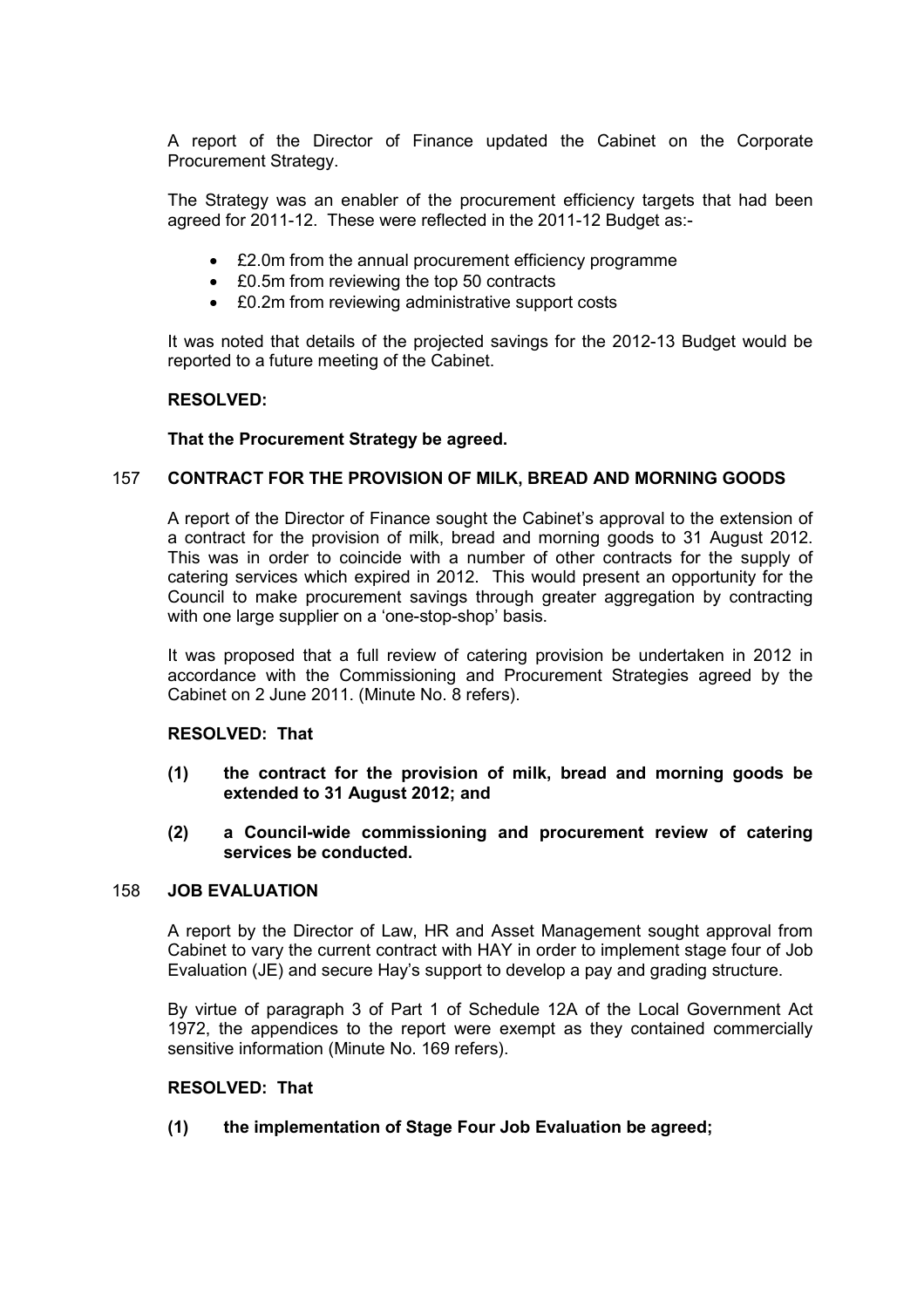- **(2) Hay be requested to provide support to develop and implement a new pay and grading structure for all posts above spinal column point 34; and**
- **(3) the variation to the current contract with HAY consultants, to the value detailed in Exempt Appendix One to the report, for services to evaluate the posts of Heads of Service and above and support to implement a pay and grading structure for posts above spinal column point 34 be agreed.**

# 159 **CUSTOMER ACCESS STRATEGY**

A report of the Director of Finance informed the Cabinet that the Customer Access Strategy (CAS) had been reviewed and updated. It retained the same focus of reducing service costs whilst improving customer experience. However, it now also included reference to the programme of work to co-locate Libraries and One Stop Shops. Across the Council there was a clear need to find savings and the CAS was central to meeting this need.

# **RESOLVED: That**

- **(1) the CAS, which includes a re-stated introduction and governance procedure, and updated future priorities be approved; and**
- **(2) an action plan to support channel migration be reported to a future meeting of the Cabinet.**

# 160 **ASSISTIVE TECHNOLOGY RE-TENDER**

A report of the Interim Director of Social Services reminded Members that on 1 September 2011 the Cabinet had approved the outcome of a tendering exercise for the provision of an assistive technology assessment service and telecare installation, monitoring, maintenance and response service (Minute No. 107 refers).

During the standstill period following the Cabinet, a challenge had been received from one of the unsuccessful providers that suggested the tender documents did not adequately promote fairness and in turn could result in further challenge under the Remedies Directive (2009) which could be subject to financial penalty.

No formal contract discussions had taken place and providers who had submitted a tender had been advised that the Council would not be proceeding any further with this tender.

The current contract had expired on 30 September 2011. Therefore, it would be necessary to extend the current contract until 31 March 2012 whilst re-tendering took place.

#### **RESOLVED: That**

**(1) the developments relating to the original tender for the provision of an assistive technology assessment service and telecare installation,**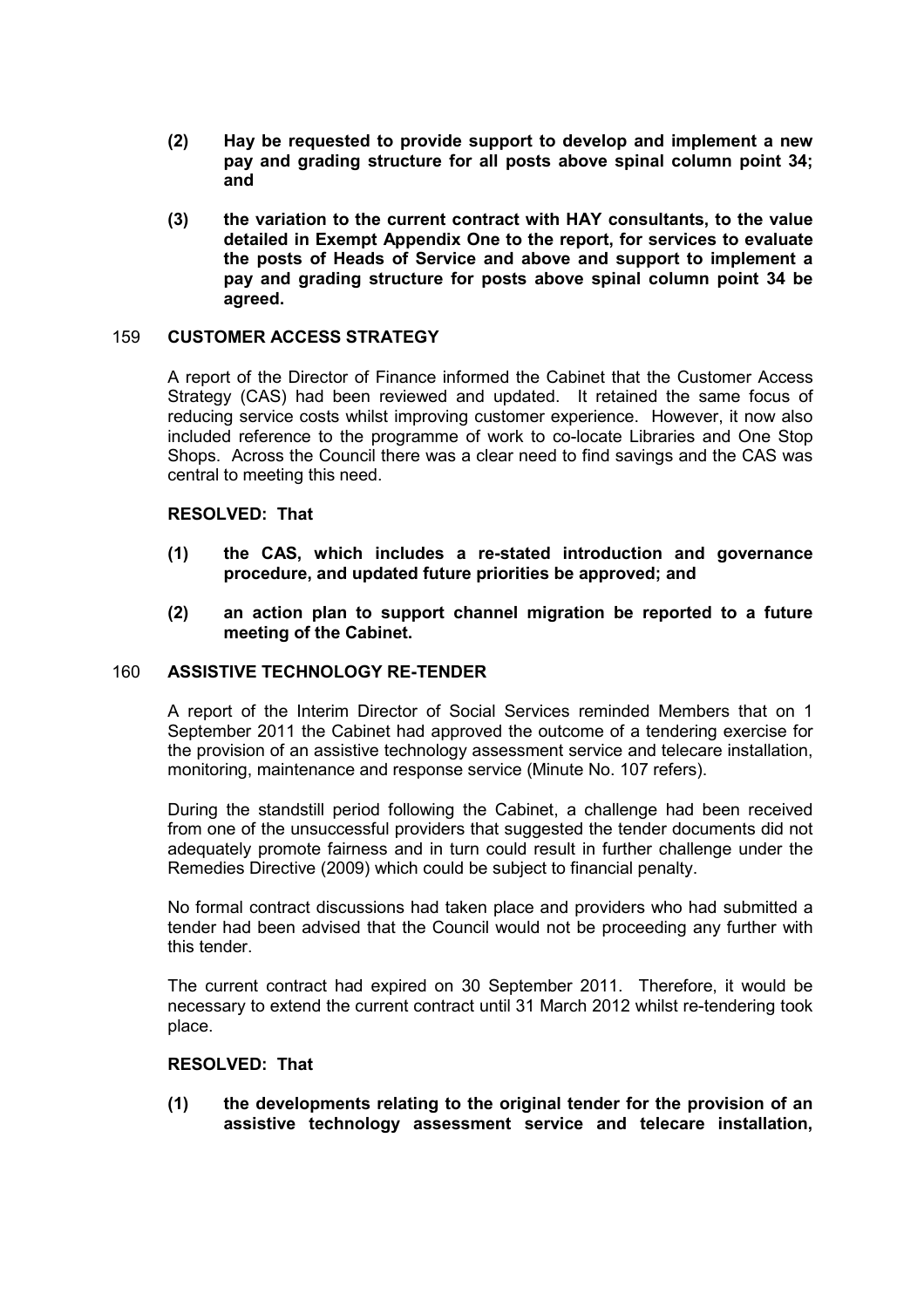**monitoring, maintenance and response service, in particular not progressing further with the award of the new contract be noted;** 

- **(2) re-tendering (using an OJEU accelerated procedure) for the provision of an assistive technology assessment service and telecare installation, monitoring, maintenance and response service be approved following suitable revisions to the specification and documents that would provide continuity of service for vulnerable people and promotion of fair competition and value for money from the process; and**
- **(3) the extension of the existing contract to 31 March 2012 which will allow for the re-tendering exercise to be completed and provide for a suitable handover period, be approved.**

# 161 **INTRODUCTION OF NEW PROCEDURE FOR ALLOCATION OF BLUE BADGE PARKING FOR DISABLED PEOPLE**

A report of the Interim Director of Social Services informed the Cabinet that the 'Blue Badge' scheme, which offered preferential parking to disabled people free of charge, had been in operation since 1971. The scheme had operated using nationally agreed regulations, and was administered by local authorities.

The Cabinet was also informed that two major changes had been introduced which had necessitated a reform of the process locally.

National reforms would include a central distribution point for the badges from 1 January 2012.

Payment for the assessment of eligibility had passed from the health service to the Council via the Department of Adult Social Services in April 2011.

#### **RESOLVED: That**

- **(1) the adoption of the new national regulations from 1 January 2012 be confirmed;**
- **(2) the new assessment process for eligibility be implemented from 1 November 2011;**
- **(3) the charge for a Blue Badge from £2 to £10 for the life of the badge be increased; and**
- **(4) the Access Agreement which enables Northgate Information Solutions to distribute the Blue Badges and provide Software Solutions for the Authority be accepted.**

#### 162 **UPDATE ON PUBLIC HEALTH REFORM**

A report by the Director of Public Health informed that the Government had published Healthy Lives, Healthy people: Update and way forward on 14 July 2011, a policy statement in response to the public health white paper Healthy Lives, Healthy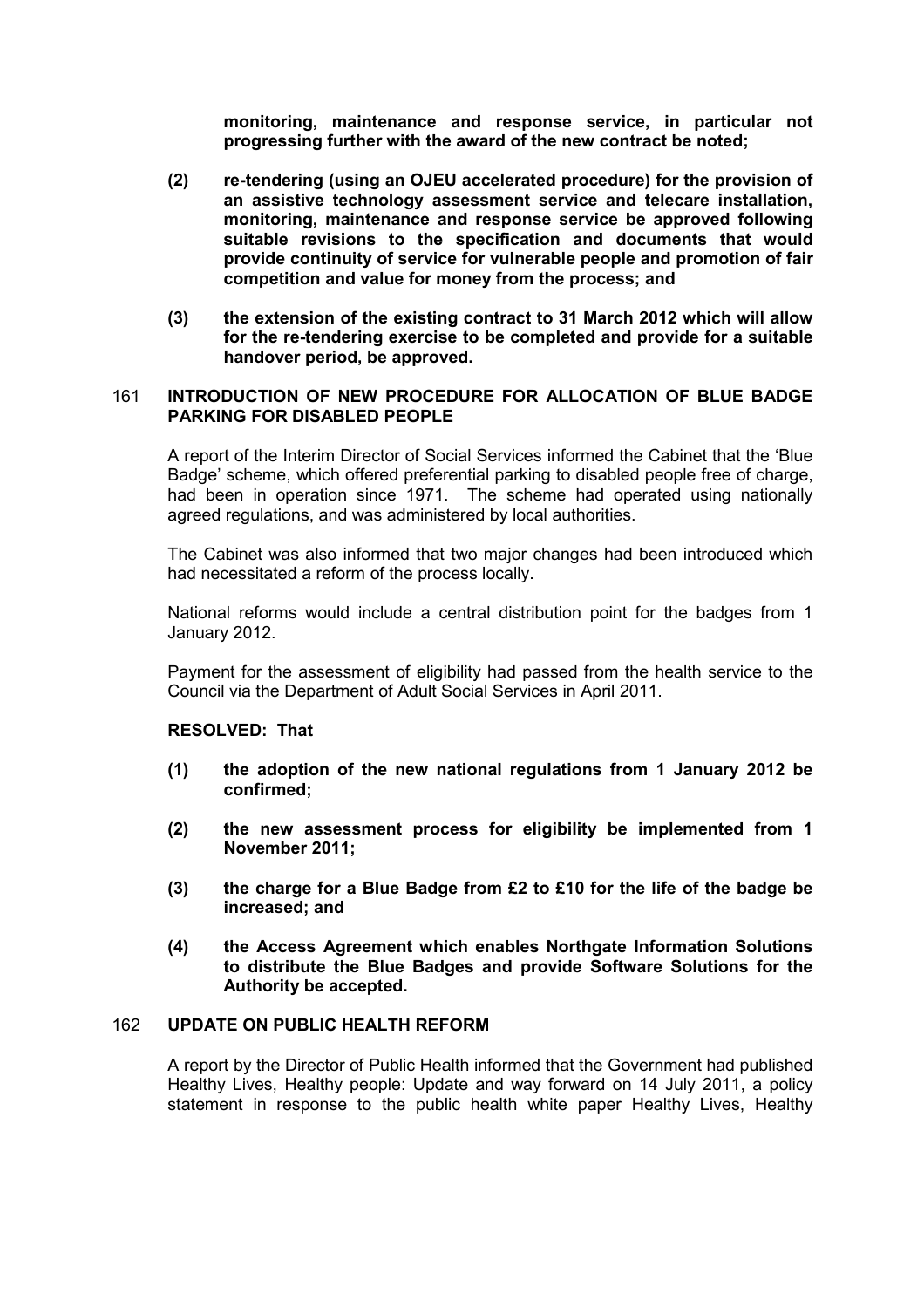People: our strategy for public health in England consultation process and the NHS reforms listening exercise.

The report provided an overview of the key messages contained in the report and how they would impact on the Council. It also considered the milestones that would need to be addressed in the transition of public health into the Council. A further transition plan report would be considered by the Cabinet once there were firm proposals and the budgetary position was known, hopefully before Christmas.

# **RESOLVED:**

**That the contents of the report be noted and the further report on transition be provided when more detail is available in relation to future responsibilities, budget and human resource issues.** 

# 163 **WIRRAL'S HOUSING MARKET RENEWAL PROGRAMME - END OF YEAR REPORT 2010/11 AND WIRRAL'S HOUSING INVESTMENT PROGRAMME 2011/12**

A report by the Interim Director of Corporate Services provided an update for the Cabinet on the progress of the Housing Market Renewal Initiative in Wirral for the period April 2010 - March 2011, in line with audit requirements. This would be the final report as the programme and associated grant funding would end at the end of March 2012.

The report sought the Cabinet's approval for Wirral's Housing Investment Programme for 2011-12 which comprised funding from the Council's Capital Programme, carried over HMR funds and Growth Point funding and capital receipts which totalled £5.64m for the current year.

The report also sought the Cabinet's approval to dispose of properties acquired as part of HMRI, which were now surplus to requirements. Receipts generated would be used to support the HMRI exit strategy.

Members noted that a further report would be provided for the Cabinet's consideration once the outcome of the HMRI Transitional Funding bid was known. An announcement had been expected during the previous week, it had not been made and no further date had been given in respect of it.

The report also sought the Cabinet's approval to use external solicitors to undertake necessary legal work to the value of £15,000 to complete the legal processes with developers.

Members were aware that in addition to preparing bids for the limited funding opportunities being made available by the Government through the HCA and other agencies, the Council had also been actively engaging with all Government agencies to lobby for investment to be maintained in HMRI and other housing programmes. This had involved a number of high profile representatives from HCA, the Government and the opposition visiting the area and/or meeting members and officers. However, the Rt Honorable Grant Shapps MP, Minister of State for Housing and Local Government had not visited Wirral. It was proposed that a letter be sent to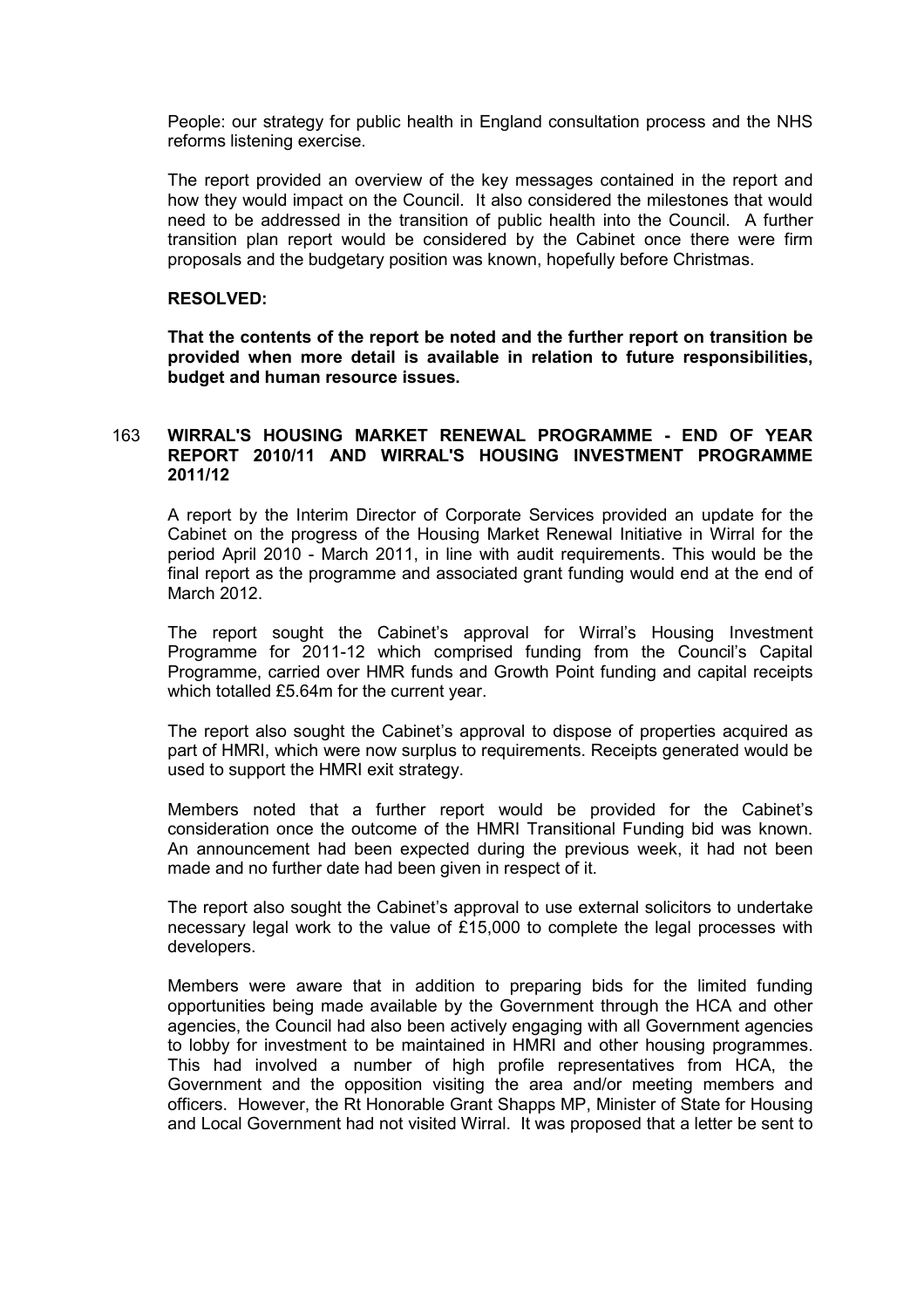him asking for his support in respect of the of the HMRI Transitional Funding bid signed if possible by the three Political Group Leaders

**RESOLVED: That** 

- **(1) the progress of the Housing Market Renewal Initiative in Wirral in the period April 2010-March 2011 (the final year of the programme) as detailed in this report be noted;**
- **(2) the Housing Investment Programme 2011-12 for Wirral, set out in Appendix 1 to this report be agreed;**
- **(3) the Interim Director of Corporate Services (in consultation with the Director of Law, HR and Asset Management) be authorised to dispose of the 21 surplus HMRI properties referred to in the report. The Interim Director of Corporate Services (in consultation with the Director of Law, HR and Asset Management) be further authorised to determine the method of disposal for each property as he considers most appropriate in the circumstances;**
- **(4) a letter signed by all three Political Group Leaders, if possible, be sent to the Minister of State for Housing and Local Government lobbying for his support in respect of the outstanding HMR transition bid;**
- **(5) a further report be submitted for the Cabinet's consideration once the outcome of the HMR transition bid is known; and**
- **(6) the use of external solicitors to assist with the legal work, to the value of £15,000 arising in connection with outstanding legal work as set out in this report be agreed.**

# 164 **PRIVATE SECTOR HOUSING AND REGENERATION ASSISTANCE POLICY 2011/12**

A report by the Interim Director of Corporate Services sought approval of the Council's revised Private Sector Housing and Regeneration Assistance Policy (referred to as "the Assistance Policy") following consultation. This Assistance Policy had been provided using statutory powers. Any revisions approved would be implemented with immediate effect.

The main emphasis of the proposed changes was to refocus the policy and financial assistance products on completing housing clearance commitments begun through HMRI, to prioritise home repair for vulnerable people, empty homes and HMOs. The report also updated the Cabinet on the current position with the Council's Equity Loan administrator and proposed to replace equity based loans with interest free charges administered in-house, following the expiration of the current contract extension period.

# **RESOLVED:**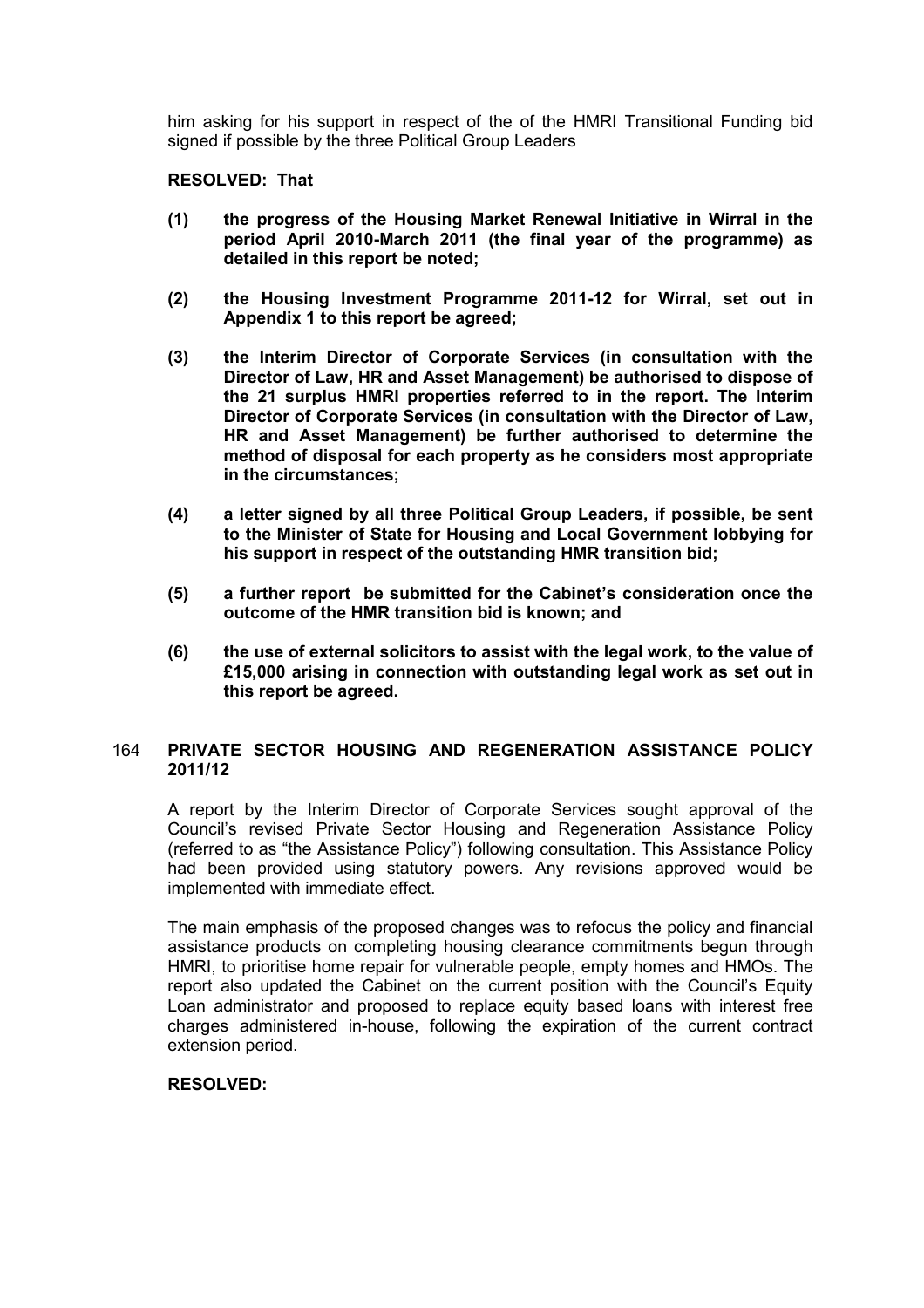**That the revised Private Sector Housing and Regeneration Assistance Policy as set out in this report be agreed and implemented with immediate effect.** 

# 165 **SUPPORTING PEOPLE CONTRACTS**

The Interim Director of Corporate Services reported that the Supporting People (SP) Programme aimed to enable vulnerable people to live independently through the provision of front-line housing-related support services and to prevent individuals experiencing crises and requiring more costly interventions through Wirral Health Authority, Department of Adult Social Services (DASS), Children and Young People Department or the Criminal Justice System.

Whilst the majority of Supporting People contracts had been renegotiated or tendered, there remained a number of negotiations still to take place, specifically with regard to those services provided to clients with Learning Disabilities.

This was the second report which sought to inform Members' of the decision of the Interim Director of Corporate Services to further extend Supporting People Contracts for services for people with Learning Disabilities. The initial report had been submitted to the Cabinet on the 14 April 2011 (Minute No. 394 refers). The reasons for this further extension were set out in paragraphs 4.4 to 4.7 of the report.

The extension to the contracts would allow sufficient time for a joint review by DASS and Corporate Services of service delivery, expenditure and contracting arrangements. Ultimately the aim was to achieve efficiency savings for the Council, whilst continuing to support a number of the Council's key corporate priorities and also improving outcomes for the most vulnerable Wirral residents.

# **RESOLVED:**

**That the decision of the Interim Director of Corporate Services to extend the Supporting People contracts as set out in Appendix 1 of the report be endorsed.** 

#### 166 **SUPPORTING PEOPLE CONTRACT - PROVISION OF SERVICE TO OFFENDERS**

A report by the Interim Director of Corporate Services informed Members of the procurement of a cross-authority floating (visiting) housing-related support service for offenders subject to Multi- Agency Public Protection Arrangements (MAPPA), through the Supporting People Programme.

The procurement of this service assisted the Council to achieve its corporate priority of supporting vulnerable people to maintain their independence in the community.

The award of this three year contract had resulted in a saving to Wirral Supporting People of £17, 428 per year (£52,284 over the three years of the contract). The aim of this service was to reduce levels of re-offending and would therefore also assist partners in the Criminal Justice System.

Whilst the award of Council funding for this provision was not a statutory requirement, Section 325 of the Criminal Justice Act 2003 imposed a 'duty to co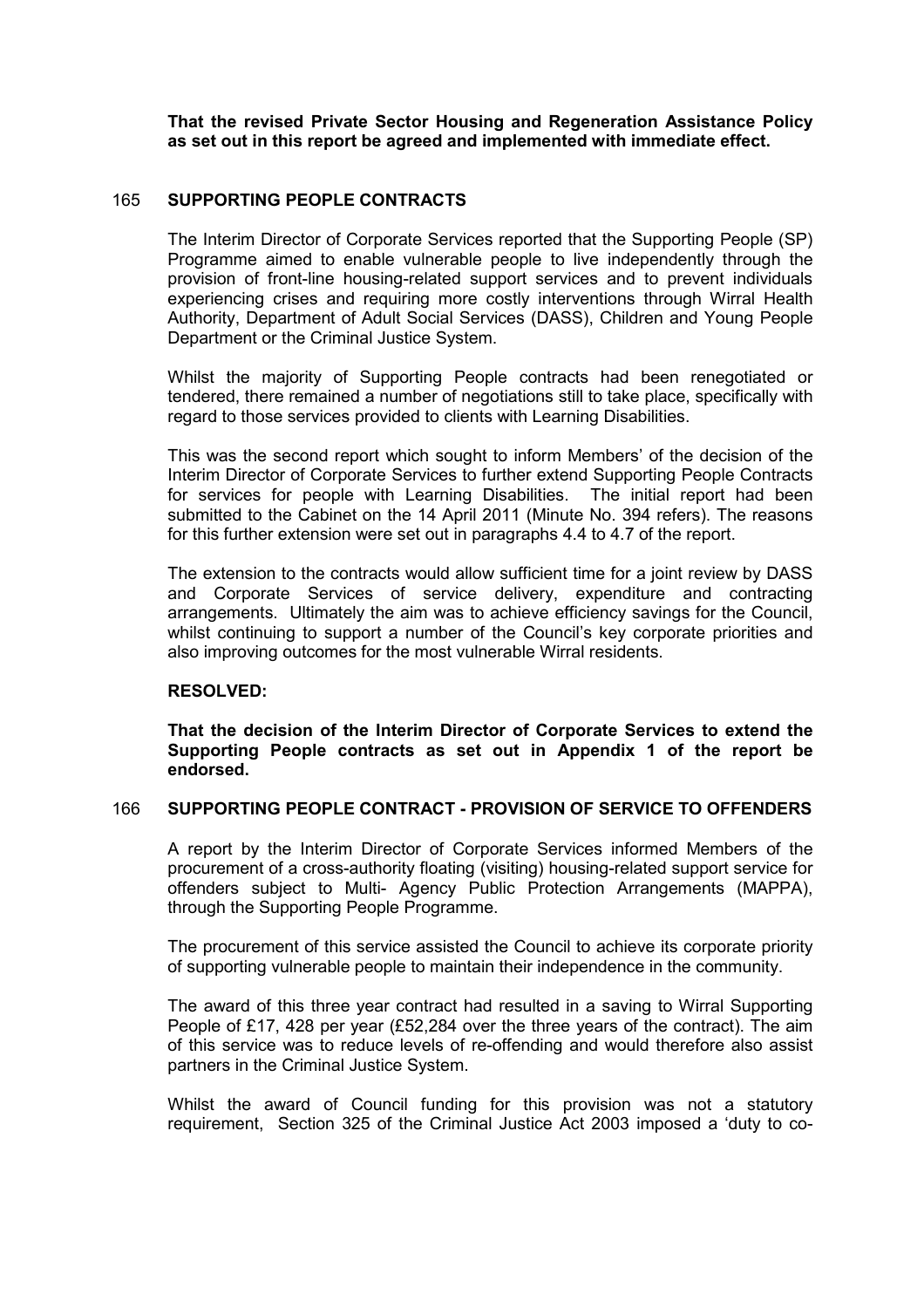operate' with the MAPPA Responsible Authority (Police, Prisons and Probation) upon a number of bodies including councils.

# **RESOLVED:**

**That the further extension of the current contract and the procurement of a cross-authority floating housing-related support service for Offenders subject to MAPPA be noted.** 

#### 167 **CHANGING ROLE OF THE REGIONAL FLOOD AND COASTAL COMMITTEE**

The Director of Technical Services/Strategic Change Programme reported that the Flood & Water Management Act 2010 extended the role of the Regional Flood Defence Committee (RFDC) to include governance over all flood and coastal erosion risk and in doing so it renamed it the Regional Flood and Coastal Committee (RFCC).

The Cabinet noted that the RFCC had a key role in co-ordinating the delivery of flood risk management activities across the northwest. In the future it was intended that RFCC would receive levy money from all Councils which would be available to spend on flood risk from all sources (main river, tide, ordinary water courses, surface water and ground water) as well as coastal erosion; ie it would be available to the Environment Agency and Lead Local Flood Authorities.

The report detailed proposals in relation to the development of the role of the RFCC.

#### **RESOLVED: That**

- **(1) Cabinet confirms its support for the changes to RFCC and approves the Terms of Reference for the Merseyside Flood and Coastal Risk Partnership set out Appendix 2 to this report;**
- **(2) the appointment of the Cabinet Member for Streetscene and Transport Services and the Chair of the Sustainable Communities O&S Committee as the representatives of Wirral Council (the Lead Local Flood Authority) to the Merseyside Flood and Coastal Risk Partnership be approved and the Partnership continue to be supported by the Council's Health, Safety & Resilience Section; and**
- **(3) the Cabinet Member for Streetscene and Transport Services be delegated the power to make minor amendments to the Terms of Reference of the Merseyside Flood and Coastal Risk Partnership (set out at Appendix 2 to the report) as are considered appropriate to ensure the effective operation of the Partnership.**

#### 168 **ANY OTHER URGENT BUSINESS APPROVED BY THE CHAIR (PART 1)**

169 **EXEMPT INFORMATION - EXCLUSION OF THE PRESS AND PUBLIC** 

**RESOLVED:**